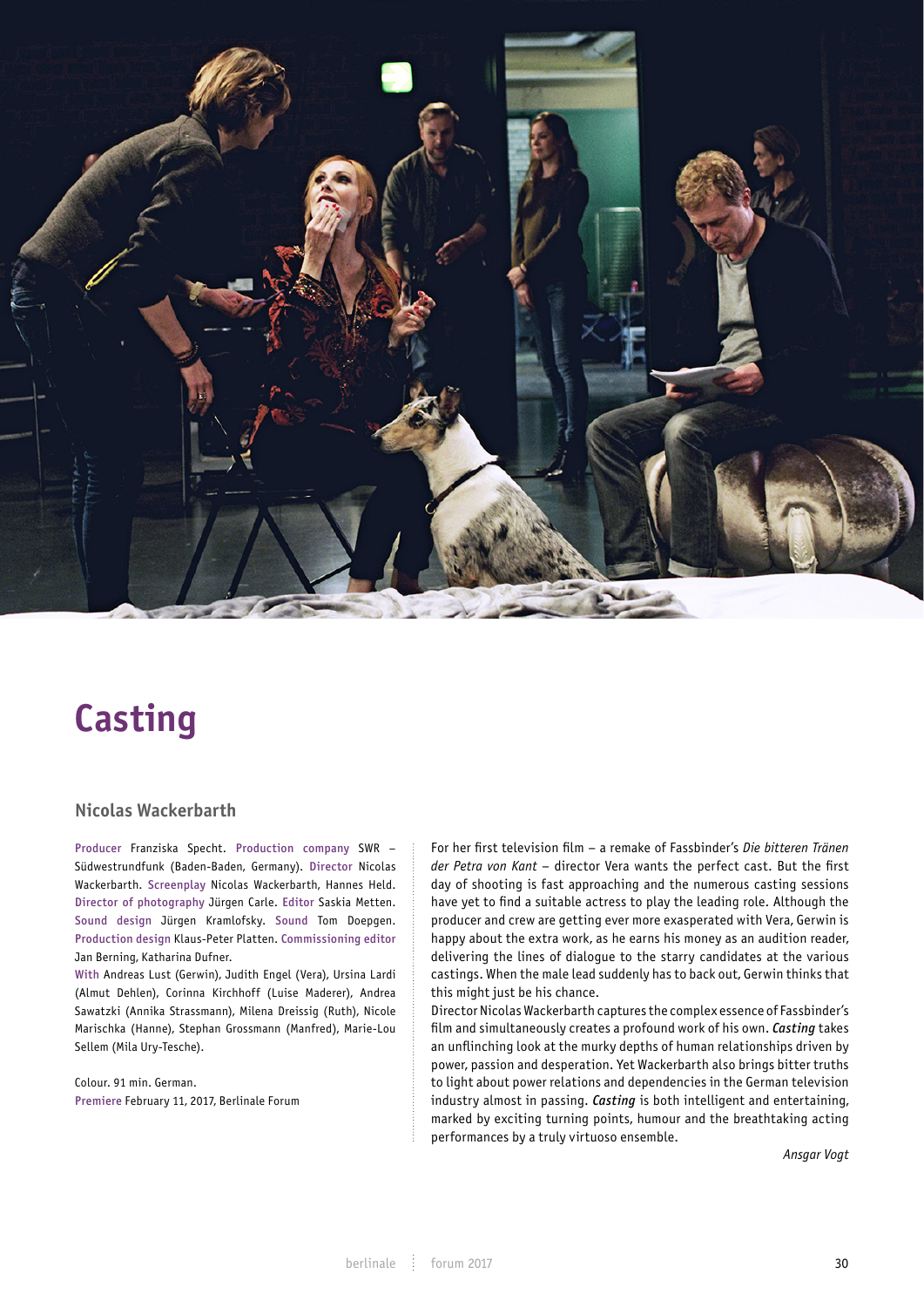## The concealed desire

Auditions are often decided the moment someone walks in the door. Every gesture, every expression, every sentence is under observation. Since there is not yet a common contractual basis, those involved act as if they were encountering each other in friendship. All desire remains politely concealed, along with all competition. It is a charged situation. This is the basis of the film. *Nicolas Wackerbarth*

## "Authenticity is the highest aim and is celebrated ad absurdum"

## Casting *is the second film that you have developed in improvisation with the actors.*

Nicolas Wackerbarth: Actors play actors. This doubling allows an interesting interplay between documentation and staging. *Unten Mitte Kinn* was about young acting students subjected to their elite training in an imposed community. In professional life, in contrast, one must rely on oneself, and everyone must find his or her own way, alone, to prevail on the market. That's why Casting aimed to follow individuals in their mid-forties – like the unemployed Gerwin – in their rebirth as actors. On the set we jokingly called it our over-forty party. Working improvisationally enabled us to capture the struggle for expression and the searching movements when speaking.

#### *There was no script with dialogue?*

My co-author, Hannes Held, and I had worked up detailed scenic descriptions and a dramaturgical arc in advance, so that we knew what conflicts had to succeed each other. But the actors were told the plot only bit by bit, individually, each day. Since no one knew what his casting partner had planned and how he would respond verbally, it was not only an emotional, but also an intellectual challenge. It's a lot of fun. More than stepping up to the marks and reciting texts.

#### *What interested you about the topic of the casting process?*

Fear of finding oneself left up on the shelf at age forty is widespread, and not only among freelance artists. As we developed the material, economic pressure concerned us less than the self-induced pressure to succeed, which is found not only in the creative professions in our society. Casting may also have become a film about people who can't fulfil societal demands – and who can?! –; people who feel inadequate and criticise others as being inadequate.

### *Why did you choose Fassbinder's* Die bitteren Tränen der Petra von Kant *for the film-within-the-film plot?*

This theatre play interacts in many ways with the history of film. Petra von Kant is a successful fashion designer. Having become a prominent, public person, she can no longer be sure whether people love her for herself or only for her fame and the economic possibilities that her powerful position entails. With our main character Gerwin, the situation is reversed. He doesn't give a shit about himself – he can't buy anything with a self. He now wants to finally have professional recognition, which has been denied him up to now.

Everyone in the film fights to be able to work. By now, Fassbinder's works have become part of the established cultural canon. So the producer adorns himself with it, although he has never delved into this work, because, as Fassbinder's seventyfifth birthday approaches, it offers him the chance to make a film again. The director has acquiesced to this suggestion. For an uncompromising director like Vera, it probably isn't such a great idea to agree to such a dubious compromise. While Fassbinder was venturesome in throwing himself into relationships that provoked public opinion and had an idea of a political body, Vera is a late bloomer – like me, by the way. She carefully looks for an approach that would allow her to preserve her self-image as an artist with integrity, while keeping all her options open for a career in the film industry. Things are similar with her reader. He clings to a straw to preserve his chance for work. Even for the seemingly successful actresses who are invited, having to audition never stops.

*In* Casting*, we experience – sometimes comically, sometimes painfully – what the actresses and their reader Gerwin are willing to do to be cast. Is the process of jumping through hoops worse for actors being cast than for people in other job application situations, because we expect actors to bring so much of their personality to the job? With Gerwin, it really hurts to see how he subordinates himself to whatever he thinks is opportune at the moment.*

When acting, Gerwin doesn't subordinate himself. On the contrary. He is stubborn and resists advice. Twisting oneself into a pretzel in front of the camera is counterproductive; actors know this very well. What I think this profession illustrates well is the contradiction in the art business between venerating lofty ideals of art and the real motivation, which is selfinterest. I don't believe – and I think the film shows this, too – that actors are per se more opportunistic than directors or producers… or lighting technicians. Athletes – now, they are sometimes extreme [laughs]… but okay, they can't even paint their fingernails in rainbow colours without getting flak from the sporting federations.

## *You, too, have worked as an actor. Did your own audition experiences find their way into the film?*

I know both sides: the woes of the director and those of the actor. I not only went to be cast and could tell you some anecdotes that are embarrassing for me, I also once worked as a reader. That was when a friend was casting her feature film. While the great actresses of her generation streamed in and out, one after the other, I could observe how hierarchy, fear and joy were displayed in little and bigger gestures. It was also interesting to see how the wish gradually grew in me to become part of the film, myself. To me, it seems almost inevitable that this comes with the position of reader and gives that profession a bitter taste. You go through the script with professional actors, joke and playfully try out various possibilities. The longer the casting process lasts, the more you feel a part of it. A fallacy. As soon as the audition is over, the actors begin working and the reader… goes home. I also liked the idea of filming someone who is not otherwise filmed.

#### *How did you choose your actors? Did you hold auditions yourself?*

I give myself plenty of time and make sure the hierarchy is as flat as possible. So I usually meet two actors alone on a rehearsal stage and have to come up with a spontaneous improvisation. That way, the pressure to deliver something good is initially on me and not on the actors.